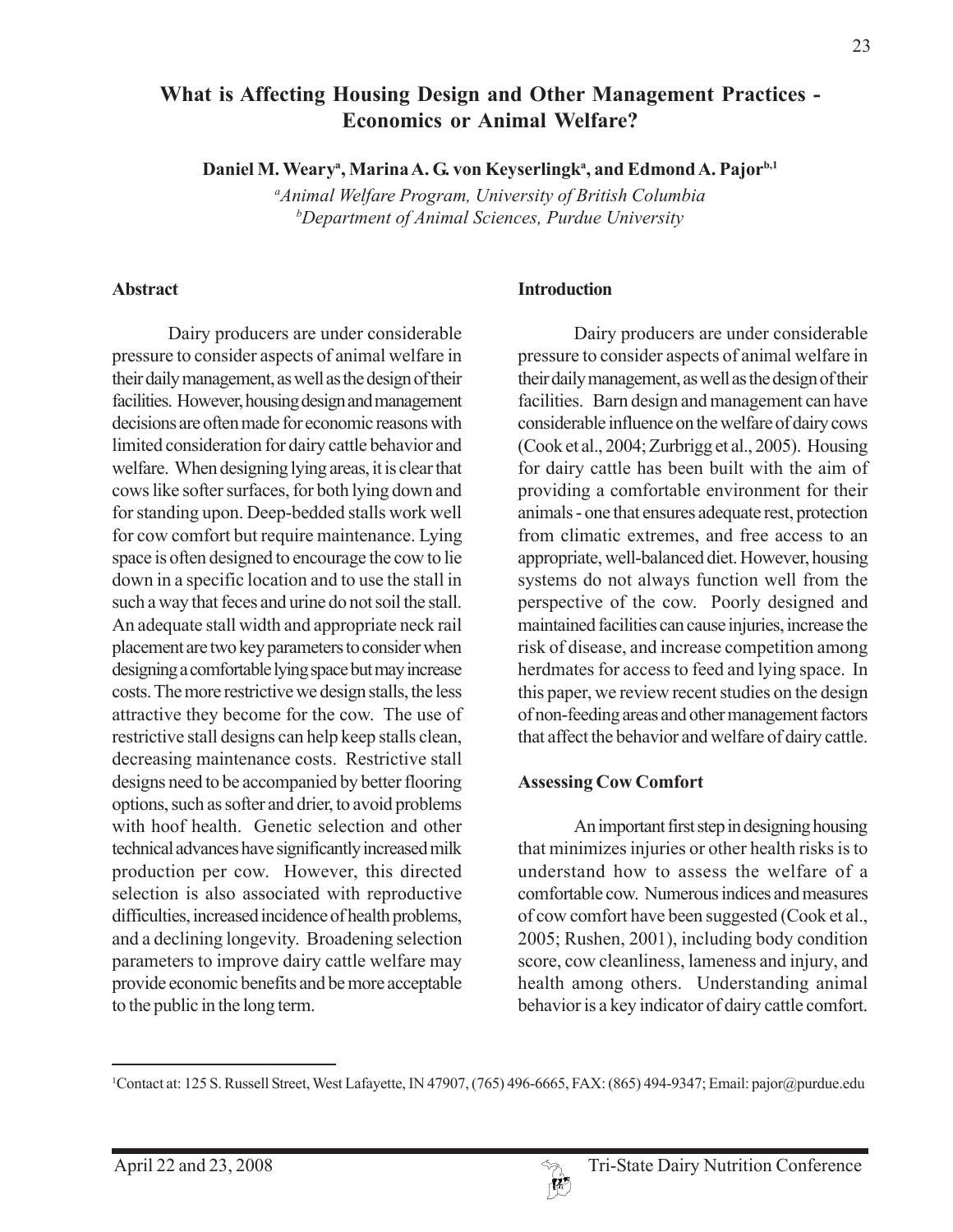A major advantage of using behavior as an indicator is that it can be measured non-invasively and without disturbing the cow.

## **Better Lying Surface**

The surface provided for cows is one of the most important factors in designing a suitable lying area. Several researchers have measured stall usage, when the animals have no choice between surfaces, to assess how different bedding types affect behavior. For example, Haley et al. (2001) used a simple comparison between a space considered "high comfort" (a large box stall with mattresses) and a stall that represented "low comfort" (a tie stall with concrete flooring). They measured many behaviors, including lying, standing, and eating times, the number of times the cows stood up, and various leg positions during lying. Lying times were 4 hours longer and cows were more willing to stand up and change positions in the high-comfort housing. Cows also spent more time standing idle in the low-comfort stalls (Figure 1). This study demonstrates which behavioral measures are likely to change if a cow is uncomfortable, namely time spent lying and standing, and the number of times she is willing to stand up.

The surface provided to cows can have a significant impact on the occurrence of lesions and injuries. Weary and Taszkun (2000) found that cows on farms with mattresses (and little bedding) have more severe hock lesions than do cows on farms that use deep-bedded stalls (Figure 2). Similar results have now been reported in other research (e.g. Wechsler et al., 2000). Although many dairy professionals are aware of the risks of poorly bedded mattresses, too often this surface continues to be used. This occurs often for economic reasons, such as the cost of the bedding materials and/or labor.

Cows also clearly prefer lying surfaces with more bedding and spend more time lying down in

well-bedded stalls. In a more recent experiment, the effect of the amount of bedding on the time spent lying and standing by cows housed in free stalls was examined (Tucker and Weary, 2004). Each stall was fitted with a geotextile mattress and bedded with 1 of 3 levels of kiln-dried sawdust (0, 2.2, and 15.4 lb). Cows spent 1.5 hours more time lying down in the heavily bedded stalls. In addition, cows spent less time standing with only the front legs in the stall when the mattresses were heavily bedded. These changes in both standing and lying behavior indicate that cows are hesitant to lie down on poorly bedded mattresses.

These differences in stall comfort may also account for a second important health problem; cows housed on mattresses also have a higher incidence of clinical lameness (24%) than those housed in deep-bedded sand stalls (11%; Cook et al., 2004). The lying surface can also affect udder health, and many studies have now shown the advantages to cows of using sand or other inorganic bedding as a way of reducing the growth of bacteria associated with environmental mastitis (e.g., Zdanowicz et al., 2004). In a recent study that compared sand bedding with straw bedding, sand stalls were advantageous forcow cleanliness and health, with hock lesions and claw diseases healing more quickly (Norring et al., 2008).

Making the decision to provide a wellbedded surface is just the first step in achieving a reasonable level of cow comfort – this surface must also be properly maintained. Drissler et al., (2005) found that if sand levels are not maintained, there is an associated decline in the stall use by cows. Sand levels in deep-bedded stalls decrease over a 10 day period, with the deepest part at the center of the stall. Lying time by cows also declines as the stall empties: every inch decline decreased lying time by about half an hour per day. Contact with concrete while lying down may explain lower lying times in deep-bedded stalls with less sand, and this concrete also affects leg health. Lesions on the point of the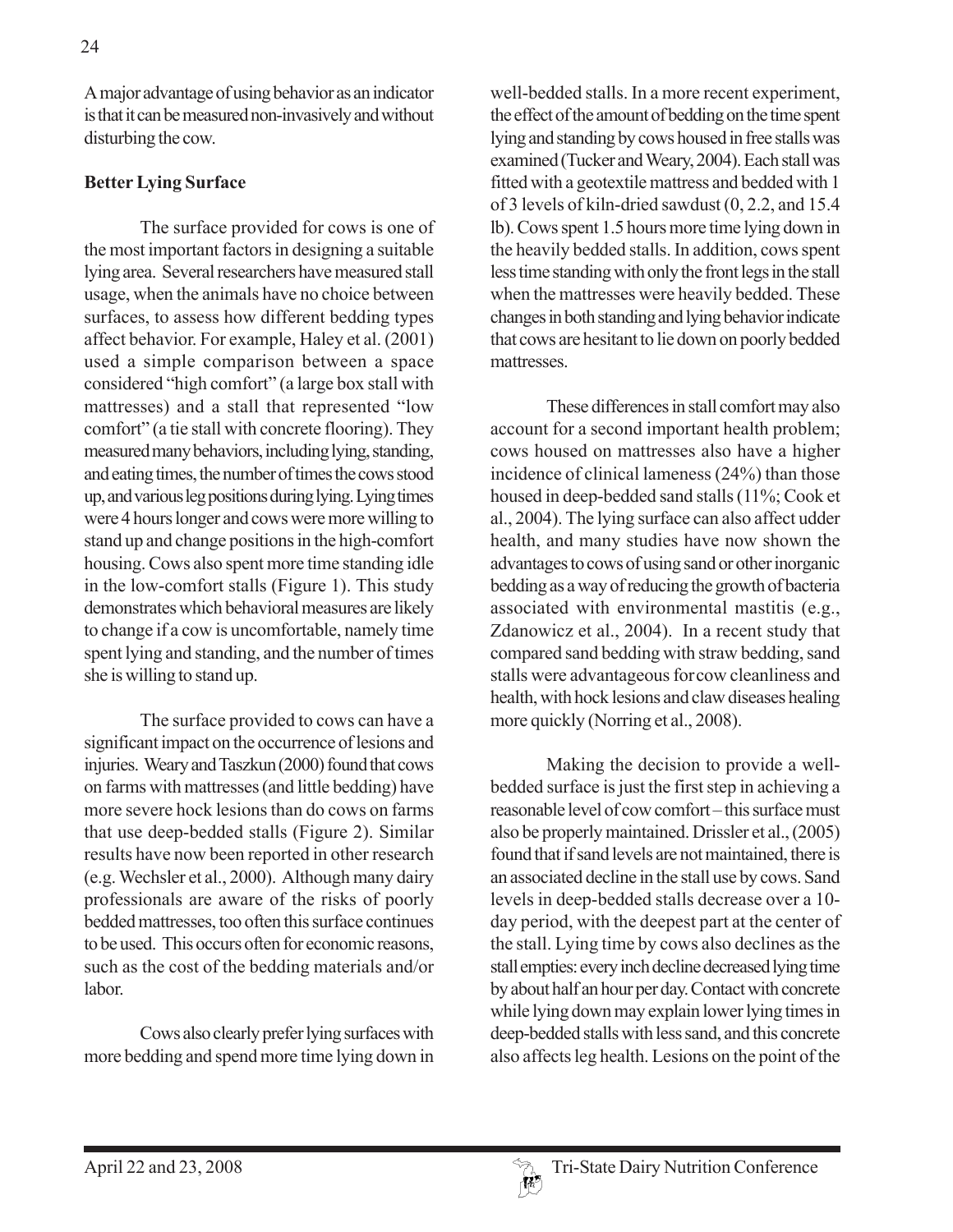hock are common in deep-bedded stalls (Mowbray et al., 2003), likely due to contact with the concrete curb when stalls are not well maintained.

## **Stall Configuration**

Most indoor housing provides more than just a lying surface for the cows. Typically, the space is designed to encourage the cow to lie down in a specific location and to use the stall in such a way that feces and urine do not soil the stall. Unfortunately, most attempts to constrain how and where the cow lies down also reduces cow comfort.

New constructions and renovations often fail to provide appropriate space. Several experiments demonstrate how stall size and configuration affect standing and lying times. For example, in one study on the effect of stall width on cow behavior (Tucker et al., 2004), cows were provided with access to free stalls measuring 42, 46, or 50 inches between partitions. Cows spent an additional 42 minutes/day lying in the widest stalls, likely because they had less contact with the partitions in these larger stalls. Cows also spent more time standing with all 4 legs in the wider stalls, reducing the time they spent standing partially (i.e. perching) or fully on the concrete flooring available elsewhere in the barn.

In addition to stall width, neck-rail placement is important for managing standing behavior. Both the height of the neck rail and its distance from the curb affect standing (Tucker et al., 2005); more restrictive neck-rail placements (lower and closer to the rear of the stall) prevents cows from standing in fully in the stall, again increasing the time cows spend on concrete flooring elsewhere in the barn. The neck-rail is designed to 'index' the cow in the stall while she is standing, but the brisket board achieves this function while cows are lying down. Unfortunately, brisket boards also discourage stall use – cows spend 1.2 hours/day less time lying down when stalls have a brisket board

compared to when using stalls without this barrier (Tucker et al., 2006b). Designing lying areas to encourage stall use has obvious economic implications. Obviously, wider stalls will cause increased construction cost. Increased occupancy of free stalls is also likely to increase the amount of fecal matter in the stall. Thus, well-used stalls require more stall maintenance, potentially increasing labor costs.

# **Standing Surfaces**

According to popular thinking, when cows are not in the parlor, they should be eating or lying down. Unfortunately, no one seems to have explained this to the cows; a number of studies have found that even when cows have access to welldesigned stalls, they spend only about 12 hours/ day lying down. Cows spend the other 12 hours/ day on their feet, and we need to take this into account in designing suitable housing.

In most barns, the surface for standing outside of the stall is wet concrete – a known risk factor for hoof health (e.g., Borderas et al., 2004). Cows can use the stall as a refuge, providing a dry, softer surface for standing. However, this increases the likelihood that cows will urinate and defecate in stall. The common response by barn designers has been to make the stalls more restrictive (as described above), forcing cows back into the concrete alley and explaining, in part, why lameness is now the most prevalent and costly health problem for cows housed in freestall barns. With our current barn designs, we are stuck with 2 bad choices: use restrictive stalls that keep the stall surface cleaner but force cows back onto the wet concrete, or use more open designs and increase frequency of stall maintenance. An alternative approach may be improving the standing surface elsewhere in the barn, such as in front of the feeding area.

In one study, cows were given the choice of standing on concrete or softer surfaces, and cows

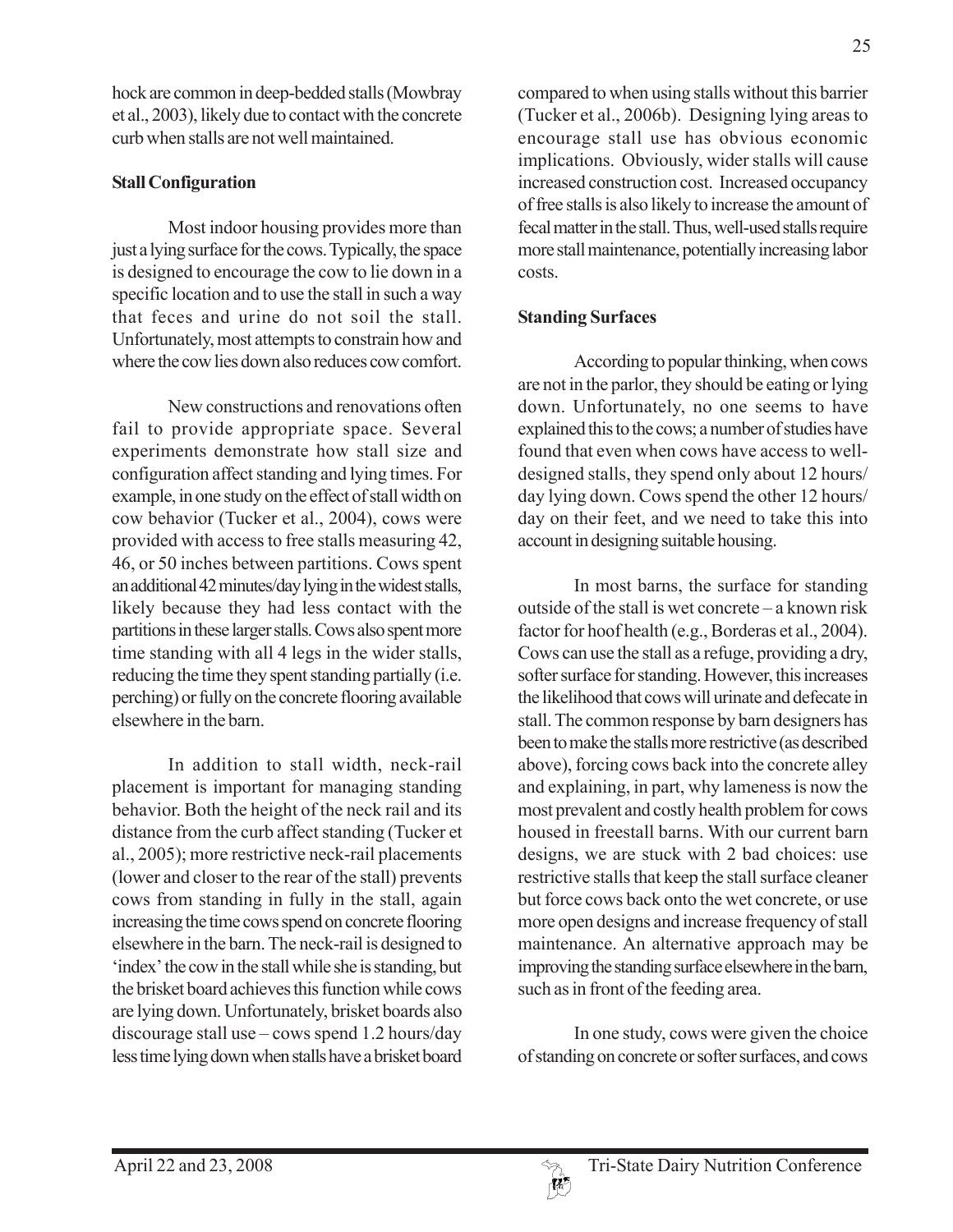spent the majority of their time standing on the softer flooring (Tucker et al., 2006a). In this study and in an earlier experiment (Fregonesi et al., 2004), standing times increased when cows had access to a rubber standing surface in front of the feeder. These effects on standing times are only modest, so the development of new standing surfaces remains an important area for future work.

## **Increased Milk Production Per Cow**

Milk production per cow has increased dramatically, from approximately 5,000 lb/cow in 1950 to almost 19,000 lb/cow now. This increase was achieved through numerous technological and scientific developments. One of the most important was the improvement in genetic selection for production characteristics that was facilitated by the development of artificial insemination techniques. Intensive or continuous selection for a single trait can result in numerous reproductive, neurological, and behavioral problems, which are commonly referred to as production diseases. Cows selected for high production efficiency show numerous undesirable correlated effects (Rauw et al., 1998). High levels of milk yield are associated with increased health problems, declining fertility , and higher rates of culling ( Rauw et al., 1998). High milk yield has been identified as a risk factor for numerous health problems, including digestive problems, lameness, skin and skeletal problems, retained placentas, udder edema, and mastitis (Fleischer et al., 2001; Fourichon et al., 2001). Laminitis resulting in lameness, the most common welfare concern on high producing farms, has been linked to selection for increased milk production (Greenough and Weaver, 1997). Although selection for milk production has had significant economic advantages, developing new breeding programs that improve dairy cow welfare by improving fitness and an ability to tolerate metabolic stress may be prudent (Oltenacu and Algers, 2005), especially in light of the public's increasing interest in the production practices used by animal agriculture.

### **References**

Borderas, T.F., B. Pawluczuk, A.M. de Passillé, and J. Rushen. 2004. Claw hardness of dairy cows: relationship to water content and claw lesions. J. Dairy Sci. 87:2085-2093.

Cook, N.B., T.B. Bennett, and K.V. Nordlund. 2004. Effect of free stall surface on daily activity patterns in dairy cows with relevance to lameness prevalence. J. Dairy Sci. 87:2912-2922.

Cook, N.B., T.B. Bennett, and K.V. Nordlund. 2005.Monitoring indices of cow comfort in freestall-housed dairy herds. J. Dairy Sci. 88: 3876- 3888.

Drissler, M., M. Gaworski, C.B. Tucker, and D.M. Weary. 2005. Freestall maintenance: Effects on lying behavior of dairy cattle. J. Dairy Sci. 88:2381-2387.

Fleischer, P., M. Metzner, M. Beyerbach, M. Hoedemaker, and W. Klee. 2001. The relationship between milk yield and the incidence of some diseases in dairy cows. J. Dairy Sci. 84:2025-2035.

Fourichon, C., F. Beaudeau, N. Bareille, and H. Seegers. 2001. Incidence of health disorders in dairy farming systems in western France. Livest. Prod. Sci. 68:157-170.

Fregonesi, J.A., C.B. Tucker, D.M. Weary, F.C. Flower, and T. Vittie. 2004. Effect of rubber flooring in front of the feed bunk on the behavior of dairy cattle. J. Dairy Sci. 87:1203-1207.

Greenough, P. R., and A.D. Weaver. 1997. Lameness in cattle. W.B. Saunders Company, London, England.

Haley, D.B., A.M. de Passille, and J. Rushen. 2001. Assessing cow comfort: Effect of two types and two tie stall designs on the behaviour of lactating dairy cows. Appl. Anim. Behav. Sci. 71:105–117.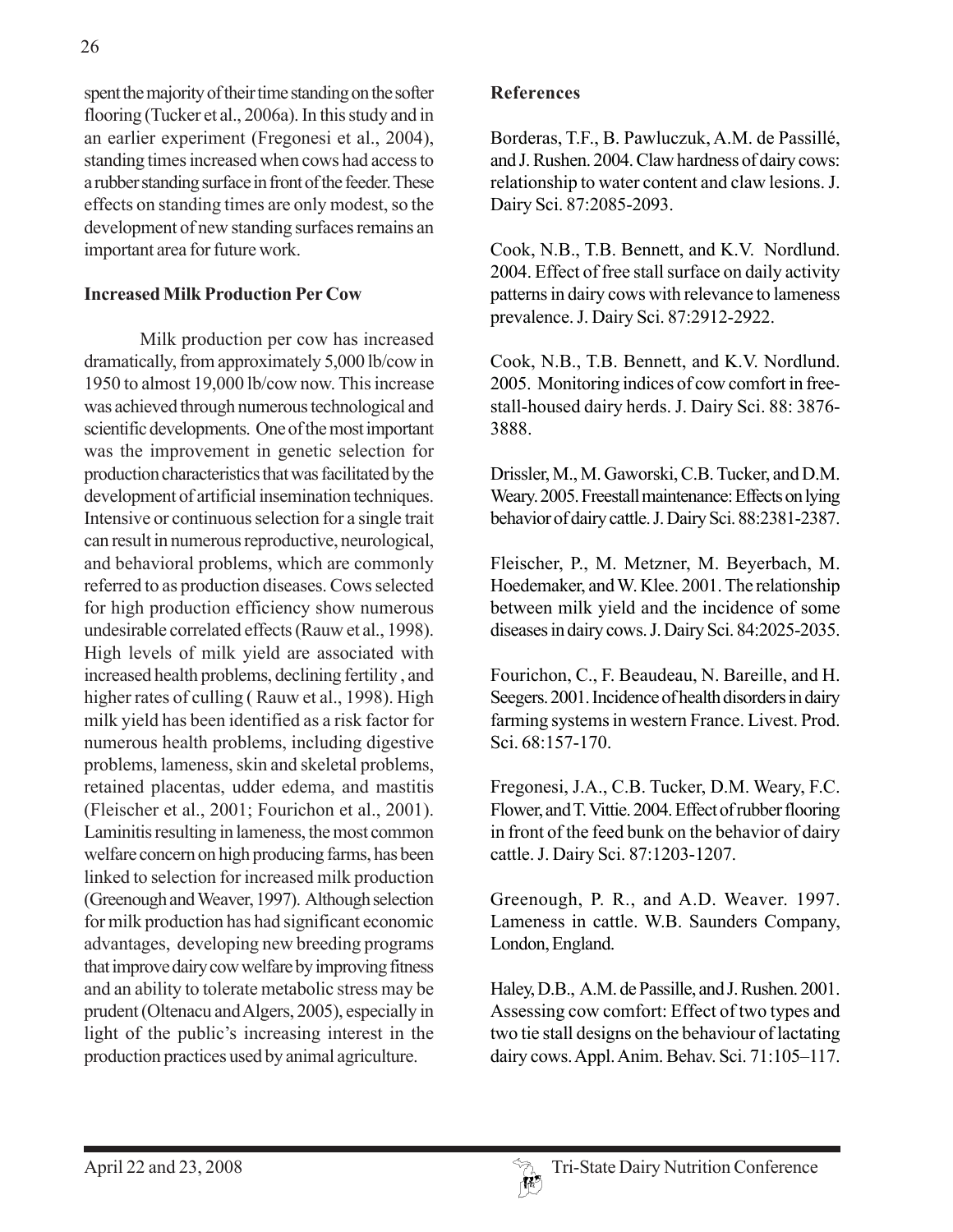Mowbray, L., T. Vittie, and D.M. Weary. 2003. Hock lesions and free-stall design: Effects of stall surface. Pgs. 288-295 in Proceedings of the Fifth International Dairy Housing Conference. American Society Agricultural Engineers, St. Joseph, MI.

Norring, M., E. Manninen, A.M. de Passille, J. Rushen, L. Munksgaard, and H. Saloniemi. 2008. Effects of sand and straw bedding on the lying behavior, cleanliness, and hoof and hock injuries of dairy cows. J. Dairy Sci. 91:570-576.

Oltenacu, P.A., and B. Algers. 2005. Selection for increased production and the welfare of dairy cows: Are new breeding goals needed. Ambio. 34: 311- 315.

Rauw, W.M., E. Kanis, E. Noordhuizen-Stassen, and F.J. Grommers. 1998. Undesirable side effects of selection for high production efficiency in farm animals: A review. Livest. Prod. Sci. 56:15-33.

Rushen, J. 2001. Assessing the welfare of dairy cattle. J. Appl. Animal Welfare Sci. 4(3):223-234.

Tucker C.B., and D.M. Weary. 2004. Bedding on geotextile mattresses: How much is needed to improve cow comfort? J. Dairy Sci. 87:2889-2895.

Tucker, C.B., D.M. Weary, A.M. de Passillé, B. Campbell, and J. Rushen. 2006a. Type of flooring in front of the feed bunk affects feeding behavior and use of freestalls by dairy cows. J. Dairy Sci. 89:2065-2071.

Tucker C.B., D.M. Weary., and D. Fraser D. 2004. Freestall dimensions: Effects of preferences and stall usage. J. Dairy Sci. 87:1208-1216.

Tucker, C.B., D.M. Weary, and D. Fraser. 2005. Neck-rail placement: Effect on freestall preference, usage, and cleanliness. J. Dairy Sci. 88:2730-2737.

Tucker, C.B., M. Zdanowicz, and D.M. Weary. 2006b. Brisket boards reduce freestall use. J. Dairy Sci. 89:2603-2607.

Weary, D.M., and I. Taszkun. 2000. Hock lesions and free-stall design. J. Dairy Sci. 83:697-702.

Wechsler, B., J. Schaub, K. Friedli, and R. Hauser, 2000. Behaviour and leg injuries in dairy cows kept in cubicle systems with straw bedding or soft lying mats. Appl. Anim. Behav. Sci. 69:189-197.

Zdanowicz, M., J.A. Shelford, C.B. Tucker, D.M. Weary, and M.A.G. von Keyserlingk. 2004. Sand and sawdust bedding affect bacterial populations on teat ends of dairy cows housed in freestalls. J. Dairy Sci. 87:1694-1701.

Zurbrigg, K., D. Kelton, N. Anderson, and S. Millman. 2005. Tie-stall design and its relationship to lameness, injury, and cleanliness on 317 Ontario dairy farms. J. Dairy Sci. 88:3201-3210.